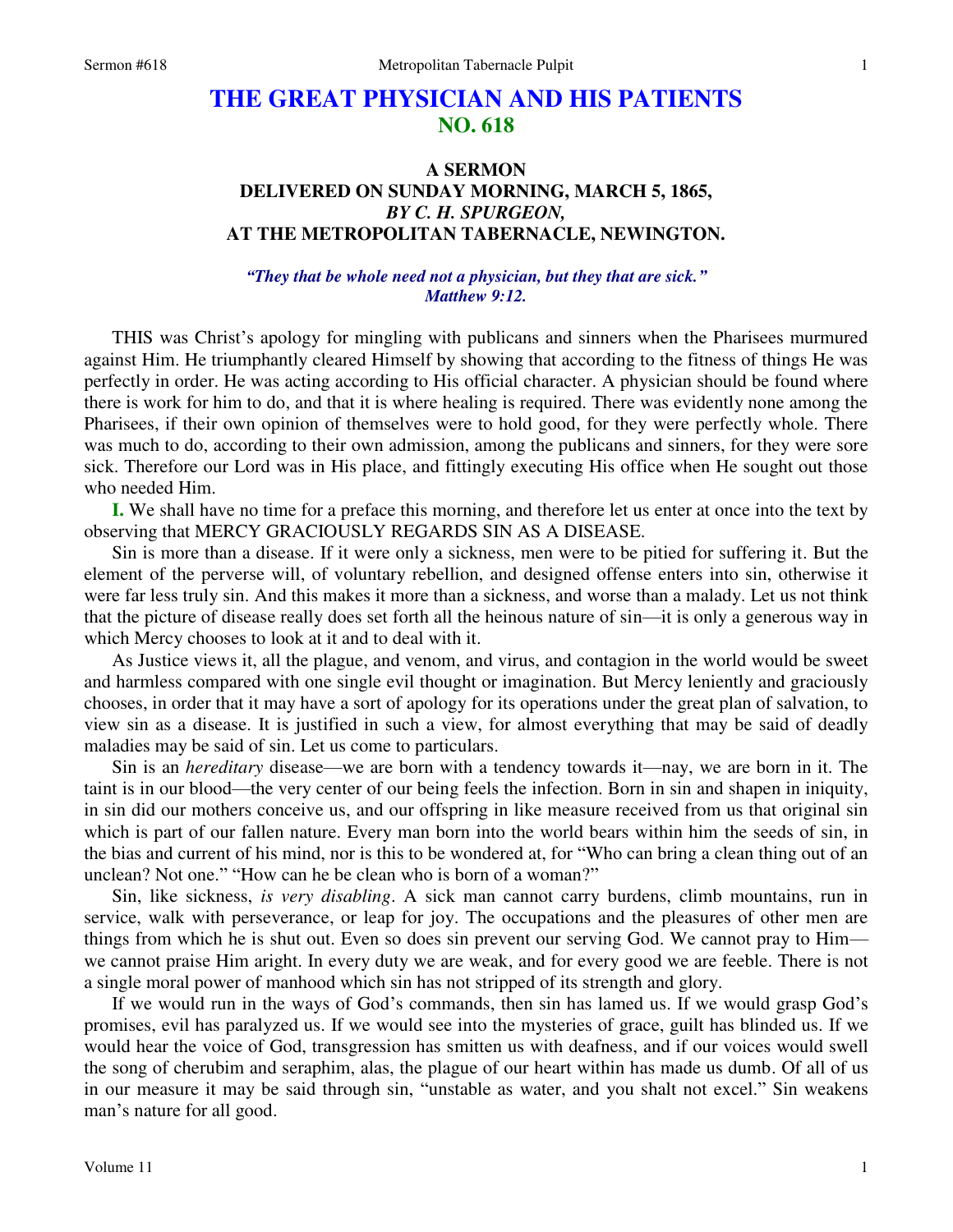Sin also, like certain diseases, is a *very loathsome* thing. Some diseases are so extremely disgusting that scarcely can their names be mentioned, but oh, they are sweetness itself when compared with sin. The most putrid poisonous air that ever blew from a fever hospital never had such foulness in it as dwells in sin. Pest-houses and leper colonies are clean and safe compared with the haunts of vice. In God's esteem and in the esteem of all holy minds, the most detestable, obnoxious, dreadful thing in the whole world is moral evil. If that could be gotten rid of, all other evil would cease to be. This is the mother and nurse of all evil, the egg of all mischief, the fountain of bitterness, the root of misery. Here you have the distilled essence of hell. The "quintessence," as the old divines would say, of everything that is unlovely, disreputable, dishonest, impure, abominable—in a word—damnable.

Like some diseases, sin is *fearfully polluting*. As the leper cannot be tolerated abroad. As the plaguestricken are separated from their fellows, even so, sin separates us from communion with God and holy beings. It is not *their unwillingness* to associate with us, as much as *our* horrible unfitness to have fellowship with them. It is dreadful to bear about with us a cancer, which has reached the stage of sickening rottenness, and yet this is not half so terribly disgusting as sin is to the heart of God.

 God is very gracious, but He cannot endure sin in His presence, and to set forth His hatred of it in type and figure, He forbade diseased persons to enter His courts or even to mingle with the camp of His people. For the unclean there was a plain and clear separation until he had been purified. Sin necessarily shuts us out from God's presence. Into His holy fellowship we must not come, we dare not attempt to come. The fire of His anger would consume us, as it did Nadab and Abihu, if we as sinners should venture near Him apart from Christ Jesus.

 We cannot stand at the altar to officiate as priests before God, though this were the proper lot of manhood, by reason of the leprosy that is on our brow. Our praising God, simple as that might seem, cannot be acceptable in His sight, because of the defilement of our uncircumcised lips. Almighty grace must take away our uncleanliness or we cannot worship. Iniquity is a polluting thing. Everything we do and everything we think of grows polluted through our corruption. The unclean person could not touch a vessel, sit on a bed, or come near a garment without defiling it, and our sin has much the same effect. Our prayers have stains in them. Our faith is mixed with unbelief. Our repentance is not so tender as it should be. Our communion is distant and interrupted. We cannot pray without sinning, and there is filth even in our tears. Well was it for Israel that there was an Aaron to bear the sins of their holy things, and blessed is it for us that Jesus takes the sins even of our best works, and casts them into the depths of the sea.

 Sin, too, may be likened to many sicknesses from its being *contagious*. A man cannot be a sinner alone. "One sinner destroys much good." The seeds of sin are winged like thistle-down. You may shut up the leper in a leper colony, but there is no such way of shutting up sin—it *will* get out and spread itself. A man, if he is evil, will make others evil. His children will imitate him. His dependents, feeling his influence, will walk in his footsteps. Even his neighbors cannot look upon his sin without being in some measure infected by it, for "the thought of evil is sin." There is a fierce contiguousness in every form of moral evil—like fire among stubble, it spreads most rapidly.

Sin moreover, like many diseases, is very *painful.* And yet, on the other hand, at certain stages it brings on a *deadness*, a numbness of soul-preventing pain. The most of men are unconscious of the misery of the fall. They think themselves rich and increased in goods, having need of nothing, when they are naked, and poor, and miserable. Sin causes a madness which makes sick souls dream that they are in sound health. They talk as though heaven were their heritage, when they are sitting on the brink of hell.

 But when sin is really discerned, then it becomes painful. I would sooner suffer—I know not what may be the pangs of some disease, but I feel sure I may say this—I would sooner suffer a complication of all the ills that flesh is heir to, than suffer the plague of a guilty, awakened, enlightened, quickened conscience. For when conscience accuses a man, there is no rest for him either day or night. Its little finger is heavier than the loins of all other grief. When sin becomes exceedingly sinful before the eye, then there is a gloom and a heaviness of spirit which crushes the soul into despair, making life bitter, as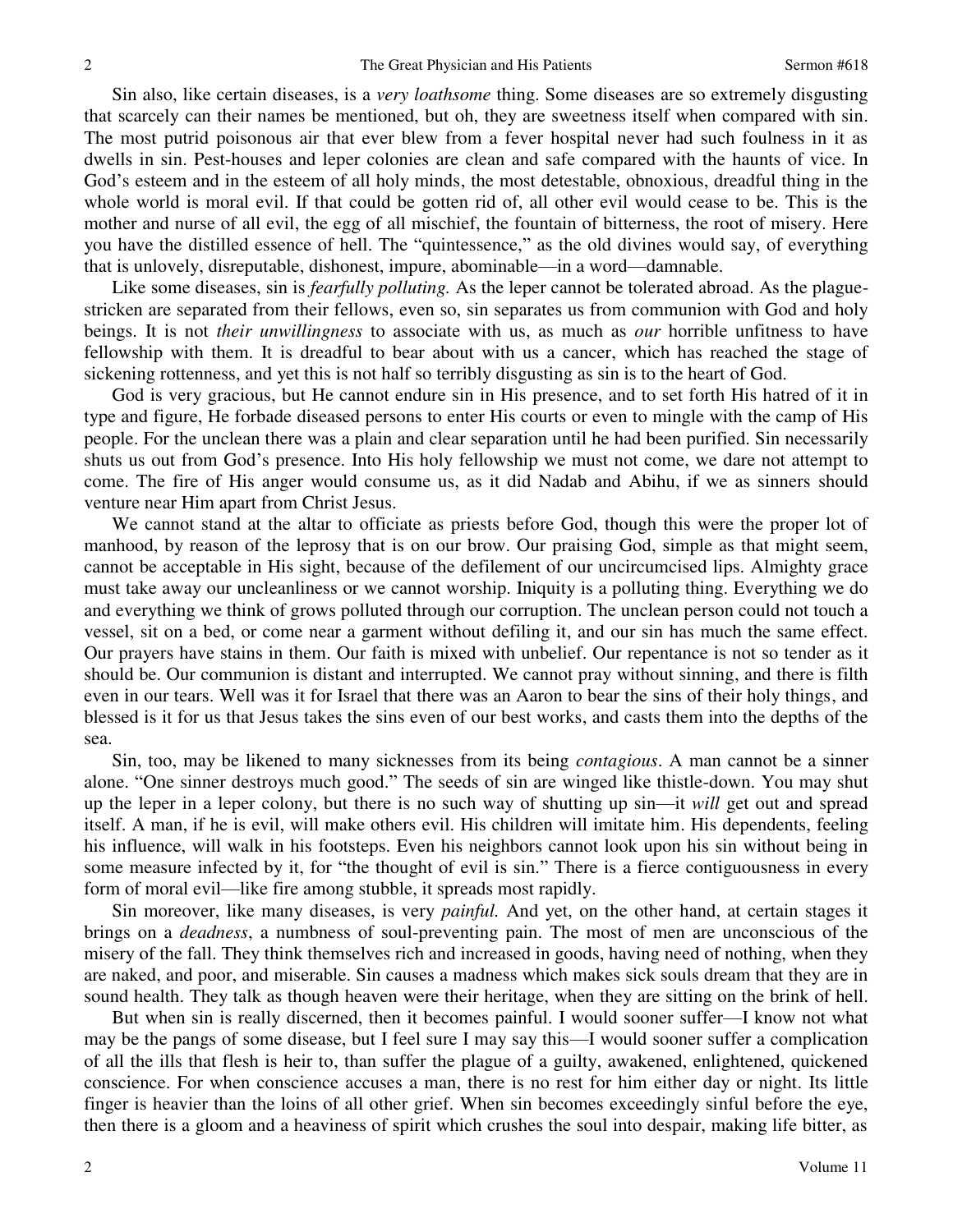Pharaoh did the lives of the children of Israel. Speak of Egyptian darkness, it was bright as noonday compared with the darkness of a mind borne down with its own guilt.

 Oh what wretchedness was mine before I laid hold on Christ. There are some who feel not so acutely the agony of conflict with sin, but it was *my* lot to feel a horror of great darkness, verging upon despair, so that had I not soon found a Savior, my soul had chosen strangling rather than life. Believe me, there is no pain as bitter as the pain of sin, and no curse so heavy as the curse which comes from the black lips of our iniquities. And yet I would to God that some of you felt it now that you might not feel it hereafter. I would that this whip would fall upon your backs, that you might be flogged out of your selfrighteousness, and made to fly to Jesus Christ and find a shelter there.

 The disease of sin is *deep-seated* and has its throne in the heart. It does not lie in the hand or foot, it is not to be removed by amputation, much less by outward applications. No lancet can reach it, it is impossible to cauterize it. The skill of a physician can often extract the roots of disease, but no skill can ever reach this. It has entered the marrow, the very core and center of our being, and only the Divine one is able to purge us from it.

## *"No outward forms can make me clean The leprosy lies deep within."*

 It is in its own nature wholly *incurable*. "Can the Ethiopian change his skin, or the leopard his spots?" If so, then can he who is accustomed to do evil learn to do well. Can a brine fountain send forth sweet waters? Shall the thorn suddenly yield olives? Can the cataract which has been forever dashing down the steep, reverse its course and return towards the riverhead? Shall fire suddenly become gentle and lose its consuming power while the fuel is round about it? Shall the lion eat straw like the ox? Shall the leopard bleat like a lamb? Such changes, being changes of nature, are only to be wrought by divine strength, and so it is not possible for the disease of sin ever to be cured by any human remedies.

 Man cannot cure himself. He may reform. He may drive the disease inward, and prevent its coming out upon the skin. He may so model, and guide, and restrain himself, that the coarser forms of sin which are condemned among men may not appear in him. But the virus, the essential poison of sin, no man can ever extract from his own heart—nor can another man do it for him. JEHOVAH Rophi, the healing Lord, must manifest His omnipotent power. The utmost religionist, the most devout prayers, the greatest possible circumspection will not avail to remove the taint of sin, if they spring from an unrenewed heart. The carnal mind is enmity against God, and is not reconciled to God, neither, indeed, can it be.

 And so, let us close the story of this sickness of sin, by observing that it is a *mortal* disease. It kills not just now, but it *will* kill ere long. Not merely shall the body die as the result of sin, but the soul must be killed forever with eternal wrath. O sinner, you little know what your sin will bring you to, but if you will read in God's Word, you shall discover that it will bring you to the worm that never dies, and to the fire that never can be quenched. Perhaps tomorrow you may know what a full-blown sin is.

Perhaps tomorrow, I said—that word may be prophetic to some of you—but if not tomorrow, it is but a matter of time, a few months, more or less, and you will be in torment. Sin, when it is ripened, brings forth death and damnation. Oh! you do not know what that word "to be damned" means! You can play with it sometimes, and lightly hurl it at your fellow creatures—but could you only once hear the shriek of a damned soul, could you only once see a spirit cast out from the presence of God into eternal misery, surely it would compel you to cry, "What must I do to be saved?"

 Enough of this—it is clear that there is a very excellent parallel to be drawn between sin and disease. Humbling as it is, the fact is nevertheless most certain, that we are all suffering under the disease of sin.

**II.** But now, secondly, IT PLEASES DIVINE MERCY TO GIVE TO CHRIST THE CHARACTER OF A PHYSICIAN.

 Having deigned to consider sin as a disease, which is a great proof of mercy, it now graciously confers upon Christ the character of a physician. Be it forever understood that Jesus Christ never came into the world merely to explain what sin is. Moses had for his mission the exposition of sin, Christ has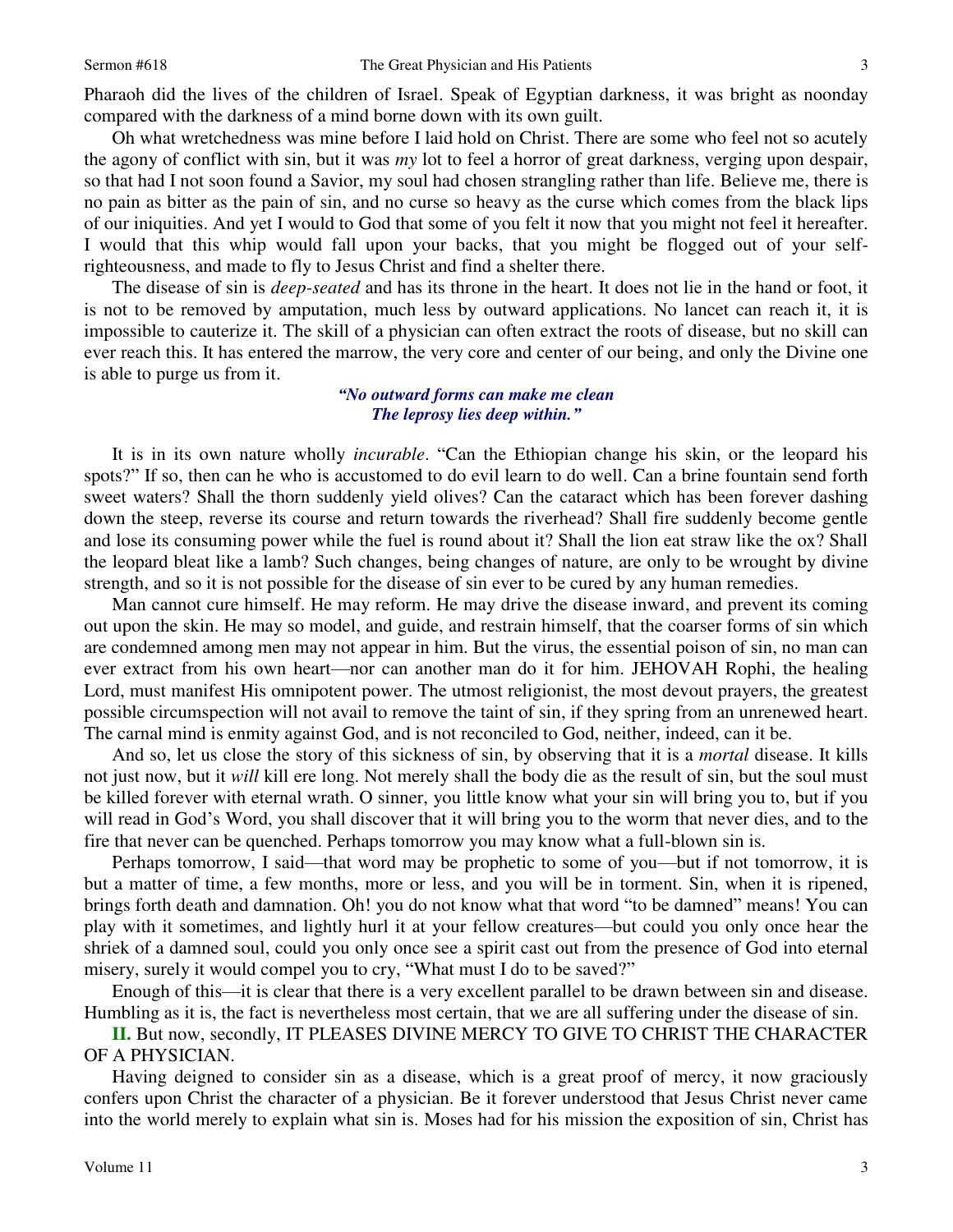for His mission the eradication of it. We know what sin is through the law, that is as much as the law can do for us. Christ comes, not merely to tell us what it is, but to inform us how it can be removed. Jesus did not come to apologize for sin. Christ never died in order that sin might appear less sinful, that God might be less severe towards sin, or hate it less. God forbid!

We never see sin to be as black as when we view its evil as revealed in the sufferings of Jesus, nor is God's wrath ever more intolerable than when we behold it consuming His only-begotten Son. "Behold and see if there is any sorrow like unto my sorrow, which is done unto me, wherewith the LORD has afflicted me in the day of his fierce anger." Christ did not come to lay a flattering unction to men's souls, to prevent distress of conscience, to say to them, "Peace, Peace!" where there is no peace.

 No, He came to cure sin, not to film it over. Not to make men forget the disease by drugging them with presumptuous draughts of consolation, but by absolutely removing that which is the cause of their dread, and of their fear to make them whole. Christ Jesus did not come in order that you might continue in sin and escape the penalty of it. He did not come to prevent the disease being mortal, but to take the disease itself away.

 Many people think that when we preach salvation, we mean salvation from going to hell. We do not mean *that,* but we mean a great deal more. We preach salvation *from* sin. We say that Christ is able to save a man, and we mean by that that He is able to save him from sin, and to make him holy—to make him a new man. No person has any right to say, "I am saved," while he continues in sin as he did before. How can you be saved from sin while you are living in it? A man that is drowning cannot say he is saved from the water while he is sinking in it. A man that is frostbitten cannot say, with any truth, that he is saved from the cold while he is stiffened in the wintry blast.

 No, Christ did not come to save you *in* your sins, but to save you *from* your sins. Not come to make the disease so that it should not kill you, but to let it remain in itself mortal, and nevertheless, to remove it from you, and you from it. Christ Jesus came then to heal us from the plague of sin, to touch us with His hand and say, "I will, be you clean."

 When a physician presents himself, one of the first inquiries is, "Is he a regular practitioner? Has he a right to practice? Has he a diploma?" Very properly, the law requires that a man shall not be allowed to hack our bodies and poison us with drugs at his own pleasure without having at least a show of knowing what he is at. It has been tartly said that, "a doctor is a man who pours drugs, of which he knows little, into a body of which he knows still less." I fear that is often the case. Still a diploma is the best safeguard mortals have devised.

 Christ has the best authority for practicing as a physician, He has a *divine* diploma. Would you like to see His diploma? I will read you a few words of it—it comes from the highest authority, not from the College of Physicians, but from the God of Physicians. Here are the words of it in the sixty-first chapter of Isaiah, "The Spirit of the LORD is upon me, because the LORD has anointed me to preach good tidings unto the meek. He has sent me to bind up the brokenhearted." He has a diploma for binding up broken hearts. I would not like to trust myself to a physician who was a mere self-dubbed doctor, who could not show any authorization. I must have him know as much as a man can know, little as I believe that will probably be. He must have a diploma. It must be signed and sealed, too, and be in a regular manner—for few sensible men will risk their lives with ignorant quacks. Now Jesus Christ has His diploma and there it is—God has sent Him to bind up the brokenhearted.

 The next thing you need in a physician is *education.* You need to know that he is thoroughly qualified. He must have walked the hospitals. And certainly our Lord Jesus Christ has done so. What form of disease did He not meet with? When He was here among men it pleased God to let the devil loose in order that there might be more than usual venom in the veins of poor diseased manhood. And Christ met the devil at His darkest hour, and fought with the great enemy when he had full liberty to do his worst with Him. Jesus did indeed enter into the woes of men. He walked the hospitals! Why the whole world was an infirmary, and Christ the one only physician, going from couch to couch, healing the sons of men.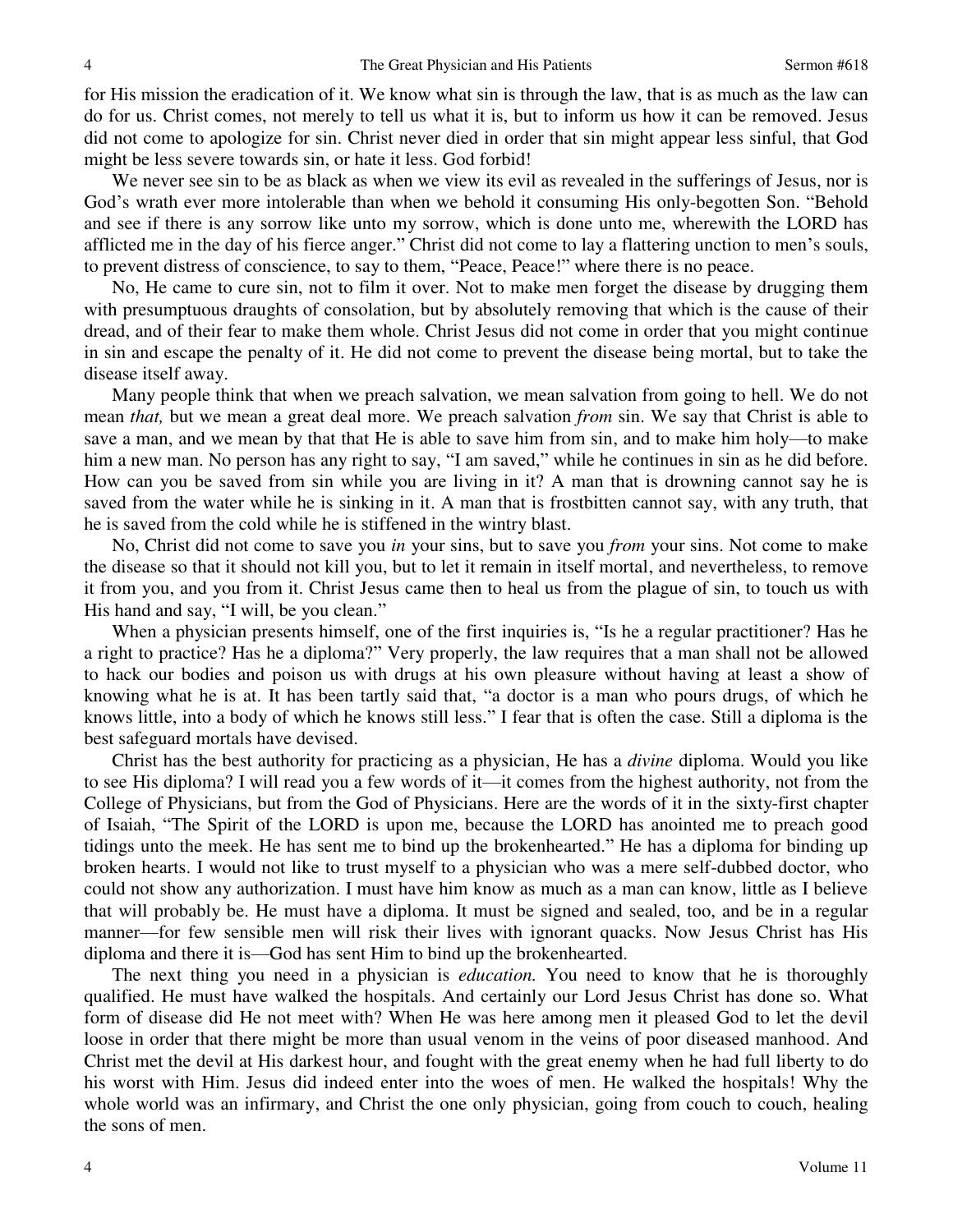Something more, be it observed, may be said of Him—He is experientially as well as by education qualified in the healing arts. I have heard of a celebrated physician who was known to try the effect of his medicines upon himself. This has been done in our Master's case. There is not a single disease which He does not know experientially, for He Himself took our sicknesses and infirmities. He was tempted in all points like as we are, yet without sin. He knows His patient's case by having passed through the case Himself. There is no brokenness of heart, there is no grief of soul which Jesus Christ has not Himself participated in. And though you may say He knows not sin in its infection, yet He knows sin in its imputation, and is, by having suffered all its penalties, perfectly well acquainted with it.

 One likes a physician, too, who has a *wide practice.* One does not care for a man's merely understanding his tools. We like to know whether he has used them, and whether he has been successful in his art. Blessed be the name of the beloved Physician! He has the widest imaginable practice. These eighteen hundred years He has been healing sin-sick souls—what am I saying?—these six thousand years He has been "mighty to save," for before He bodily gave Himself to the cross, the virtue of the medicine of His own blood had begun to operate upon the sons of men.

O souls, you may see in heaven the multitudes whom He has healed. There, before the eternal throne, you may view the myriads who have been delivered from all sorts of diseases through the power and virtue of His touch. You need not fear to trust yourselves in His hands, for even the hem of His garment heals our diseases.

 To sum up the virtues of this Physician in a very few words—His cures are very *speedy*—there is life in a look at Him. His cures are *radical*—He strikes at the very center of the disease, and His cures are very *sure* and certain. He never fails, and *the disease never returns.* There is no relapse where Christ heals, no fear that one of His patients should be but patched up for a season, He makes a new man of him—a new heart also does He give him, and a right spirit does He put within him. He is a Physician, one of a thousand, because He is well-skilled in *all* diseases.

 Physicians generally have some *specialty*. They may know a little about almost all our pains and ills, but there is usually one disease which they have studied the most carefully—one part of the human frame whose anatomy is as well-known to them as the rooms and cupboards of their own house. Jesus Christ has made the whole of human nature His *specialty*. He is as much at home with one sinner as with another sinner, and never yet did He meet with an out-of-the-way case that was out of the way for Him. He has had extraordinary complications of strange diseases to deal with, but He has known exactly, in one moment, with one glance of His eyes, how to treat the patient. He is the only universal doctor "at home" in every case. The medicine He gives is a catholicon. It heals in every instance, never failing.

 *His medicine is Himself!* If there be a smart caused by it, it is borne upon His own back. "By His stripes we are healed." "His flesh is meat indeed; his blood is drink indeed"—He Himself casts out the disease from poor dying men. We do but trust Him and sin dies. We love Him and grace lives. We wait for Him, and grace is strengthened. We see Him, as soon we shall, and grace is perfected forever. O blessed Physician for this desperate disease!

**III.** I cannot, however, tarry longer on that point, but come to the third, which is the main one that I am driving at, namely, THAT NEED IS THAT ALONE WHICH MOVES OUR GRACIOUS PHYSICIAN TO COME TO OUR AID.

 He says, "They that are whole need not a physician," and you will see the natural conclusion from His line of reasoning is, "I do not go to the whole, because they do not need Me. I go to the sick because they do need Me. The reason why I go anywhere is because I am needed."

 I believe, dear friends, though doubtless there are some exceptions, that if you were to take the medical profession through, you would perceive larger-heartedness, and more humanity there than almost anywhere. And you would find that there is scarcely a physician, certainly none known to me, who would, if he had two urgent cases to consider, make any distinction between the two except that he would give his first attention to the sufferer who needed him most. Of course if the matters are both trivial, common sense allows a man to select that which will best remunerate him for his skill, but in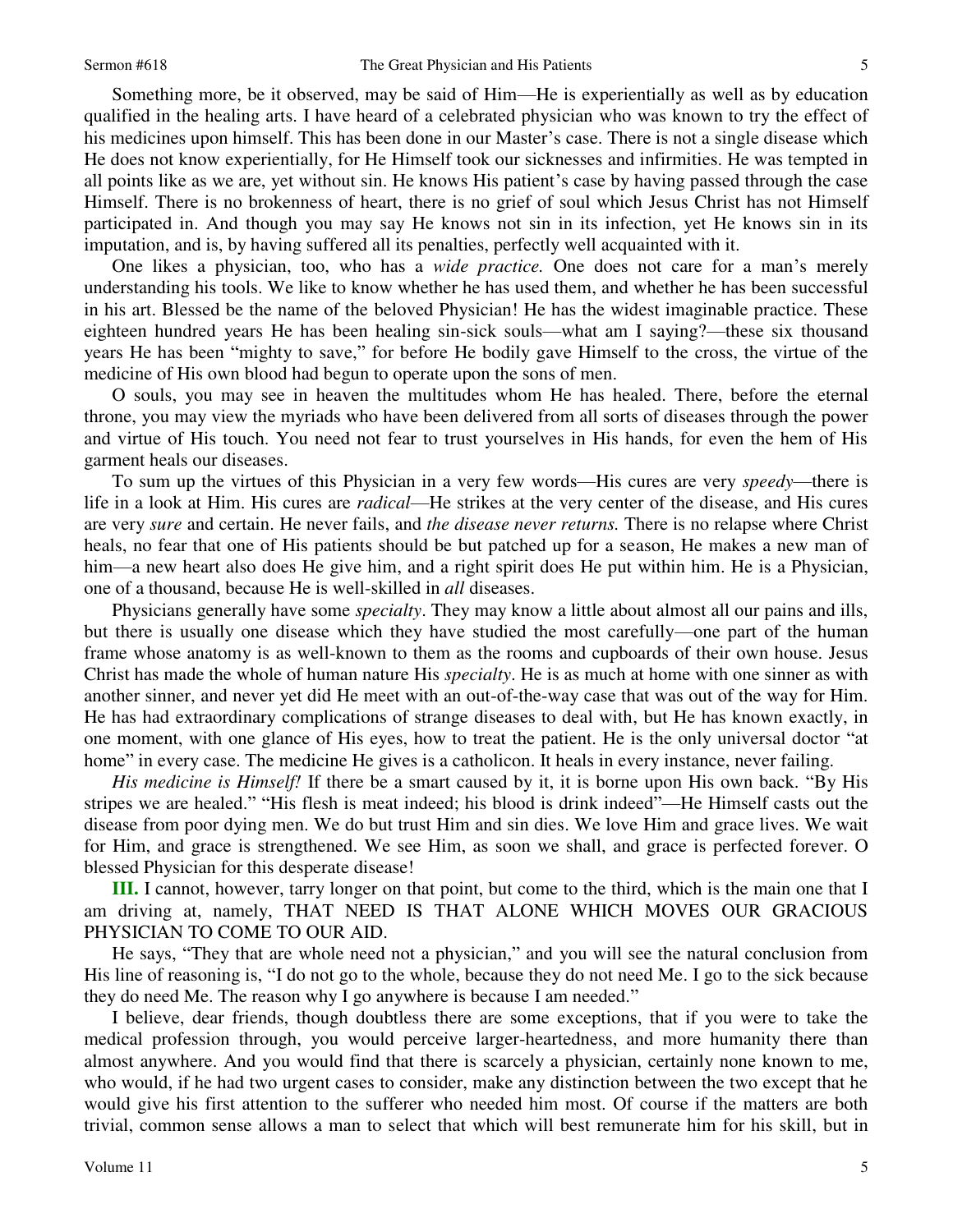imminently dangerous cases, necessity decides. The true physician is born with a physician's heart, and feels for the woes of his fellow-men. And though a man has obtained a diploma, he is no physician and ought not to practice if his soul is not in his work, and his heart full of benevolence to the afflicted.

 The true physician, having a sympathy and an intense desire to be of service, if there are two persons requiring him, would say, *"This* is in the more imminent danger. I shall go there first." Now what is most certainly only fair to acknowledge concerning human physicians, we must admit with a far greater cogency concerning the great physician of souls. If there were two sinners both perishing, and Christ were not able to save at the same moment more than one, He would go to that one first which needed Him most. This is His rule. He acts according to sovereignty, but that sovereignty is under the control of His own infinite mercy, and if He hears a cry from two hearts today, if He should give any preference, the preference would be given to that which was the cry of the most lost, the most abject, the most needy sinner.

 Now think this over, and you will see that it is true, and most consolatory. What was it that made Christ a physician at all? Was is not because men were sick with sin? Suppose they had been perfect, would Christ have ever been a Savior if men had not been lost? Brethren, it would have been a work of supererogation—it would have been a folly, a monstrous folly, on His part to undertake an office which was not required of Him. It is *sin* which makes room for His work as a Savior. I say it—you will understand me—He is only a Savior because there are sinners, and His Saviorship is based upon our sinnership. He takes that position because He is wanted.

 Again, what was the main thought which was upon Him when He was compounding His great medicine? What was it that made Him shed great drops of blood? Was it human guilt or human merit think you? Why guilt, and guilt alone. What made Him give His back to the scourgers, and His cheeks to the smiters? What made Him stretch His arms on the cross, and give His feet to the nails? What made Him bear the insufferable wrath of Almighty God? Was it man's goodness? Why you cannot think of such a thing. It was human vileness, villainy, degradation, iniquity, which made such sufferings as these all needful. As I see then Christ in His great surgery, compounding the almighty medicine which is to expel the disease from the veins of humanity, I see Him every moment thinking of sin! Sin! Sin! Man's sin makes Him die.

 And now that He is in heaven, beloved, what is it that Christ is thinking of there? "He makes intercession"—what for? For the righteous? If they were self-righteous, perfectly righteous, they would not need intercession from Him. "He makes intercession for the transgressors." He is exalted on high what for? To reward the good? Nay, verily, but to give repentance and remission of sins—evidently to those who have no repentance, and whose sins have need to be forgiven. Up in heaven Christ still has His eye upon sinners—sinners are the jewels whom He seeks.

 Where, again, was Jesus Christ when He was on earth? Did He not spend the most of His time among sinners? Was He not always dealing out healing to the sick, life to the dead, and so on? You might ask again, on the other hand, to whom is the Gospel sent? What is it? "This is a faithful saying and worthy of all acceptation, that Christ Jesus came into the world to save sinners." That is the Gospel, "He that believes and is baptized shall be saved; he that believes not shall be damned." So that those who are bidden to believe are evidently those who deserve to be damned. Need, need, need alone quickens the physician's footsteps, bringing Jesus from the throne of glory to the cross, and in His spiritual power, bringing Him every day from the throne of His Father down to brokenhearted heavyladen souls.

 Now this is very plain talking, and you all receive it, but still most of the people do not understand it. A minister, when he had done preaching in a country village, said to a farm-laborer who had been listening to him, "Do you think Jesus Christ died to save *good* people, or *bad* people?" "Well, sir," said the man, "I should say He died to save good people." "But did He die to save bad people?" "No, sir. No, certainly not, sir." "Well, then what will become of you and me?" "Well, sir, I do not know. I dare say you are pretty good, sir. And I try to be as good as I can." That is just the common doctrine, and after all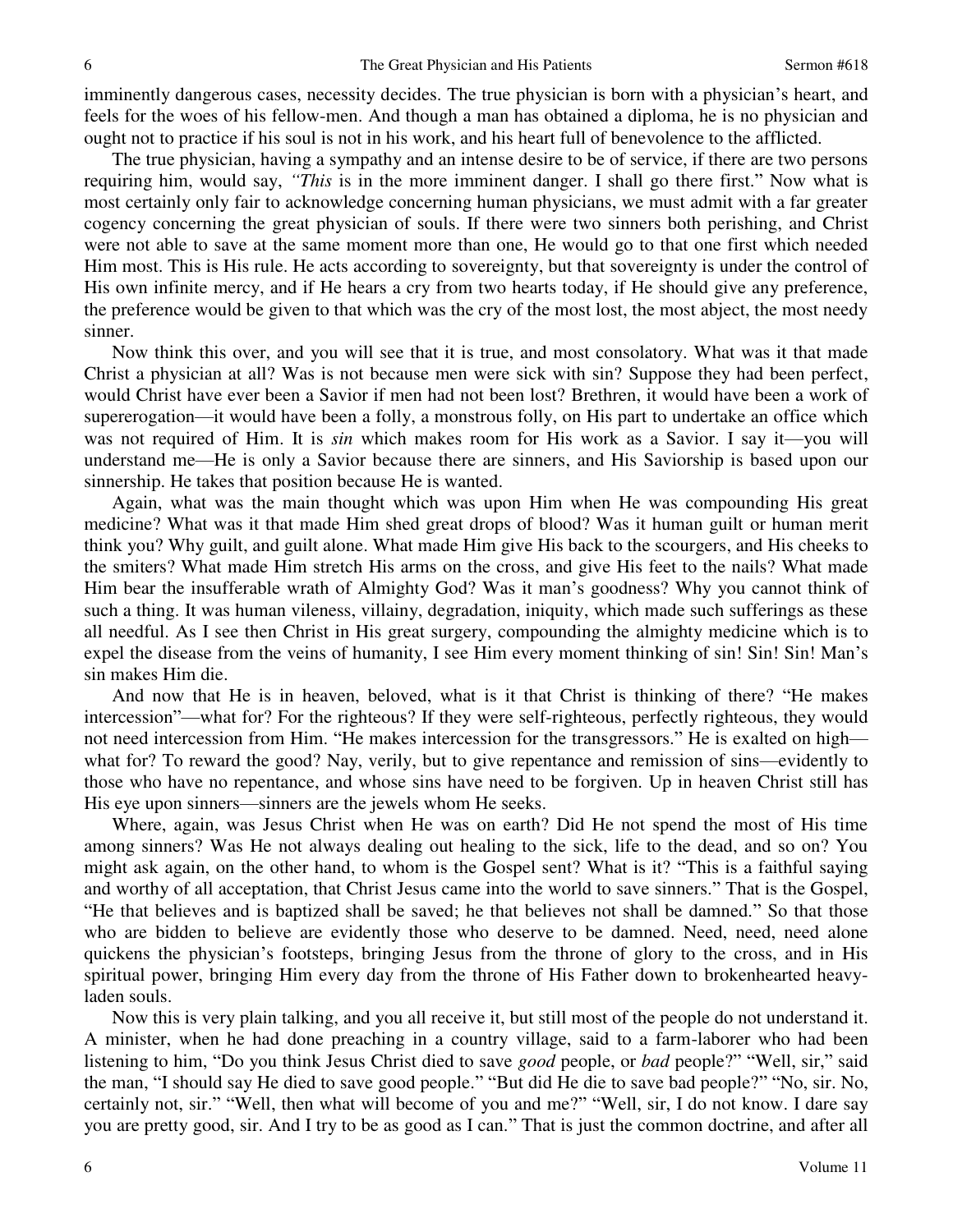though we think it has died out among us, that is the religion of ninety-nine English people out of every hundred who know nothing of divine grace—we are to be as good as we can. We are to go to church or to chapel, and do all that we can, and then Jesus Christ died for us, and we shall be saved.

 Whereas the Gospel is that He did not do anything at all for people who can rely on themselves, but gave Himself for lost and ruined ones. He did not come into the world to save self-righteous people. On their own showing, they do not want to be saved. He comes because we need Him, and therefore He comes only to those who need Him. And if we do not need Him, and are such good, respectable people, we must find our own way to heaven. Need, need alone, is that which quickens the physician's footsteps.

**IV.** We therefore come to another point, upon which we shall not stay many minutes. It follows, therefore, and the text positively asserts it, that THE WHOLE—THAT THOSE WHO HAVE NO GREAT NEED—NO NEED AT ALL—WILL BE UNAIDED BY CHRIST.

 Of course they ought to be left alone. No physician in his right mind thinks of sending a prescription, nor does any surgeon think of sending his bottles and his boxes of pills to people who profess to be perfectly well. The prescription would be put into the fire and the medicine thrown in the streets—the man himself would reckon it to be a gross insult. Christ did not come into the world merely to insult humanity. If humanity is the fine thing it thinks it is, then let it exalt itself as it may, and let it go on with the health it thinks it possesses. Let it work out its own salvation if it will even say that this is required.

 To send a physician to those who be whole is an insult to the physician too. He knocks at the door, "Who is ill here?" is the first question. "Nobody, we are all well, thank you, sir. We are all well, we thank God—we are not as other men are down the street there, we have no fever, the smallpox never comes here, we never catch scarlet fever, we have nothing of the kind, sir. We are glad to see you—glad to see you—but we have nothing the matter with us." The physician would find at once that he had been hoaxed in being asked there.

 And that truly is the treatment Jesus Christ gets from a great many people. You hear them say, "Lord have mercy upon us, *miserable* sinners." They are dressed in satin, and all sorts of fine clothes, and as good a people as you would find in all the parish. And if you come to question them, they are not "miserable sinners" at all. I would like to chalk "miserable sinners" on their backs, and see whether they could bear it.

 It is the same with you—you come here, and if I pray about sinners, there are some of you who say, "Yes, yes, we are sinners." But if I came round and said, "Now let us take the ten commandments—have you broken them?" I daresay there are some here who would say, "Really, I do not know that I have in particular done anything wrong. I do not feel that I have erred very remarkably." No, the fact is you insult Christ by sending for Him when you are not ill, and it is nothing better than impertinence, though you think it to be a compliment. The whole have no need of a physician—there is no need for a physician's skill. "Why," says the doctor, as he looks round upon all his store of knowledge, what is the good of this? A fool is as good as I am to a man who is not ill. If you were sick, I would try to do my best, but as there is nothing the matter with you, there is no room for me."

 You may fetch any crossing-sweeper, and he will be of as much use to you as the best physician when you are not ill. So if you do not confess yourselves really to be sinners, Jesus will have no preciousness in your eyes. He will be but an ordinary person. If you are not sick, there is no likelihood of gratitude. Men will not thank a physician for doing nothing. You will never be thankful to Christ for saving you, if you do not feel that you want saving.

 Then again, there will be no honor to Him. Suppose you went to heaven, and entered there in the same self-righteous frame of mind as you are in now—what would you say? "Well done I." There would be no honor to Christ, no glory to Jesus. A man must have a deep and conscious need of Christ or else he cannot illuminate the throne of Christ with glory by his praise when he shall enter heaven.

 Now I think there is some sweet music in what I have been saying to those of you who do need, though it must sound like a mockery to those of you who think you do not need it.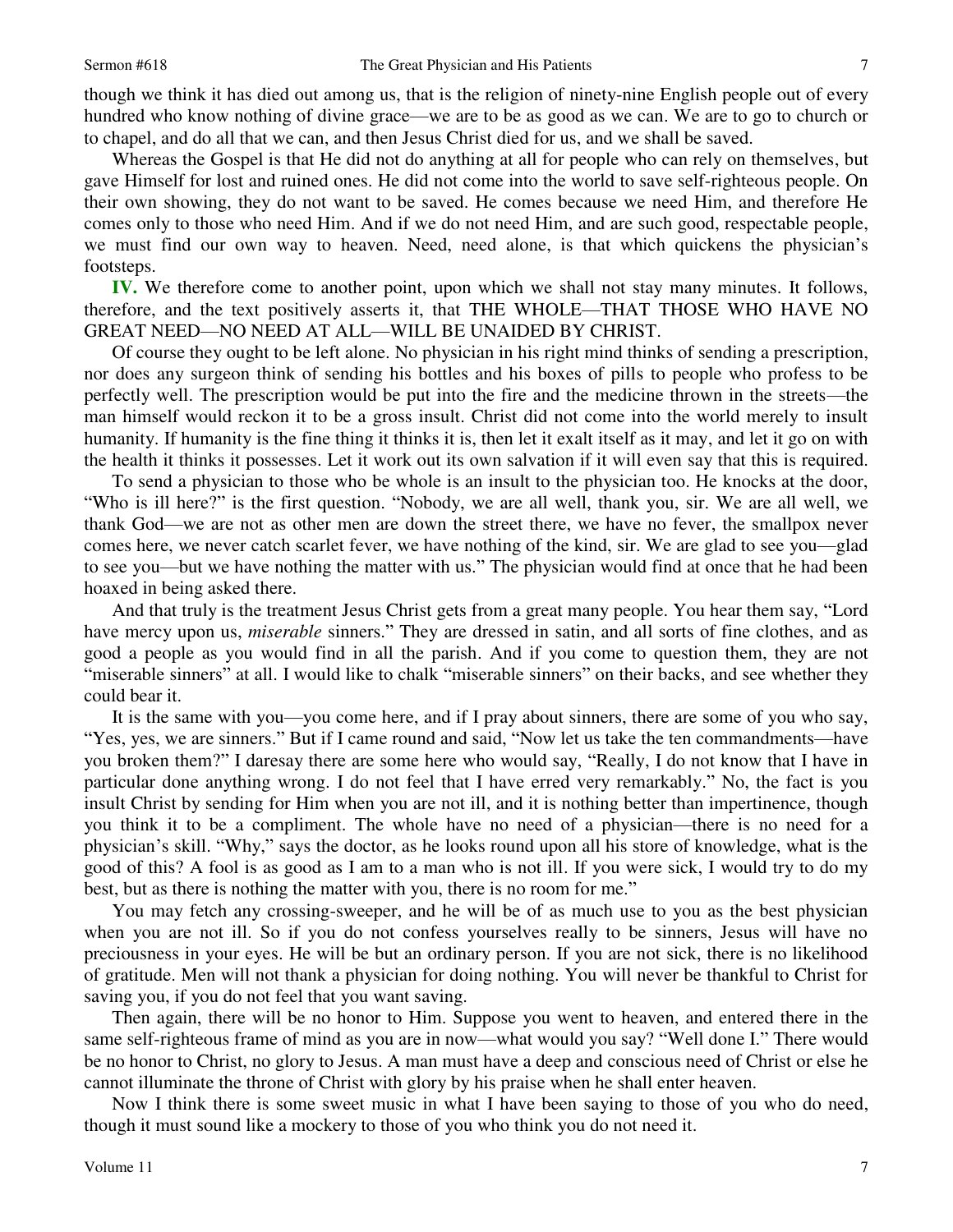**V.** To conclude, it follows then, that THOSE WHO ARE SICK SHALL BE HELPED BY JESUS. Let the question go round these galleries, and this area this morning, "Am I sick? Am I sinful? Then I have a need of Jesus, and need is the only thing that will bring Jesus to me."

"Oh!" says one, "but I am so very sinful." Then you have a very great need, and there is room for very great power on the Savior's part, and that display of grace shall give Him very great glory. Sinner, believe on Him, that He can save you. Trust Him to save you, and let not your great sin keep you back.

"Oh, but I have so many sins!" Then again you have the greater need, and as it is need that brings the doctor, so your many needs will be so many knocks at His door, so many rings at His bell. He will come the faster—only plead earnestly every one of these your sins, and ask Him to have pity upon you.

"Yes," you say, "but I have been so long sick." Then your case is a very bad one, and there is the more need of His care. He healed the woman that had been disabled thirty-six years, and if you have been thirty-six years—ay, if it be eighty years, He is still able to heal, and your need—let us keep to that—your need is your only plea. You have evidently a very strong plea, for you have a very great need.

"Ah," says another, "but I have relapsed since I thought I was healed—I have backslidden." Now there is a special promise given to that form or sickness, "I will heal their backsliding." He does not specially say, "I will heal their drunkenness and so on," but here is a special promise for a special case. Now you want Him. This is a great sin, this backsliding. Go to Him—ask Him the rather to come to you.

"Yes," says another, "but I cannot feel my sin as I would." This only proves how much you need the Lord Jesus, since you have not even that form of fitness which lies in a deep sense of need. You cannot even feel, for you have the stone in the heart. Oh, make this a plea with Him. Say, "Jesus I want You more than anybody else, for there are some who have a little health. They can feel they are diseased, but I have not even that. I want You, oh I want You more than any."

 Perhaps you will say, "But I cannot believe on Him as I would." Then add *that* also to your other sins, confess your unbelief, tell Him you have great need of Him to give you faith. And go to Him and oh, may He help you to believe that He is able to forgive this sin also.

"Well," says one, "but I grow worse the more I think about these things." I am glad of it, dear friend. This growing worse is a part of the cure. Suppose you should keep on growing worse, if you should get to feel yourself as black as the devil and as damned as a lost soul, yet while you are in this world the great physician can heal you. And you still have this great plea—that you want Him—you want Him.

"Oh," says one, "I cannot see how I can plead my need as the only thing." My dear friend, what would you plead? Suppose you were publicly begging. If I had to turn to the trade of a beggar, believe me, I would not wear this black coat, or if I did I would take care to have it pretty well riddled with holes, because the great thing you have to do when you plead in the street, is to convince the passers-by that you are in need. Some lean, wretched-looking fellows have faces which are worth a fortune to them. Their cheeks white with consumption—their bodies thin and lean as with starvation—with scarcely a handful of rags on them, they squat down in some corner, and write on a paper, "I am starving," and as you pass them, you cannot help it—your hand goes into your pocket. "Here is a case of destitution," you say—and you give them relief. Imitate these vagabonds in all but their deception. Use their logic, the rational argument that need is a beggar's best plea. You *are* destitute, you *are* starving. Spread your case before God.

 The best case you can make out in order to prevail with God is a *bad* one. Let it be as bad as it can be, and I venture to say the worst is the best. Do not be apologizing, attempting to make your sins less than they are. Tell Him you are a wretch undone without His sovereign grace. And there, guilty and vile, and self-abhorred, fall flat before Him and say, "Lord Jesus, if You want someone to heal, I am just the man. If You want a case that can be blazoned abroad, and that will make the public ears ring, and ring again with the praise of Your all-healing medicine, I am Your man, Lord. If You want one full of sores, and wounds, and putrefying disease like Job upon a dunghill. If You want one who is very far gone that is rotten through and through—Lord, I am Your man."